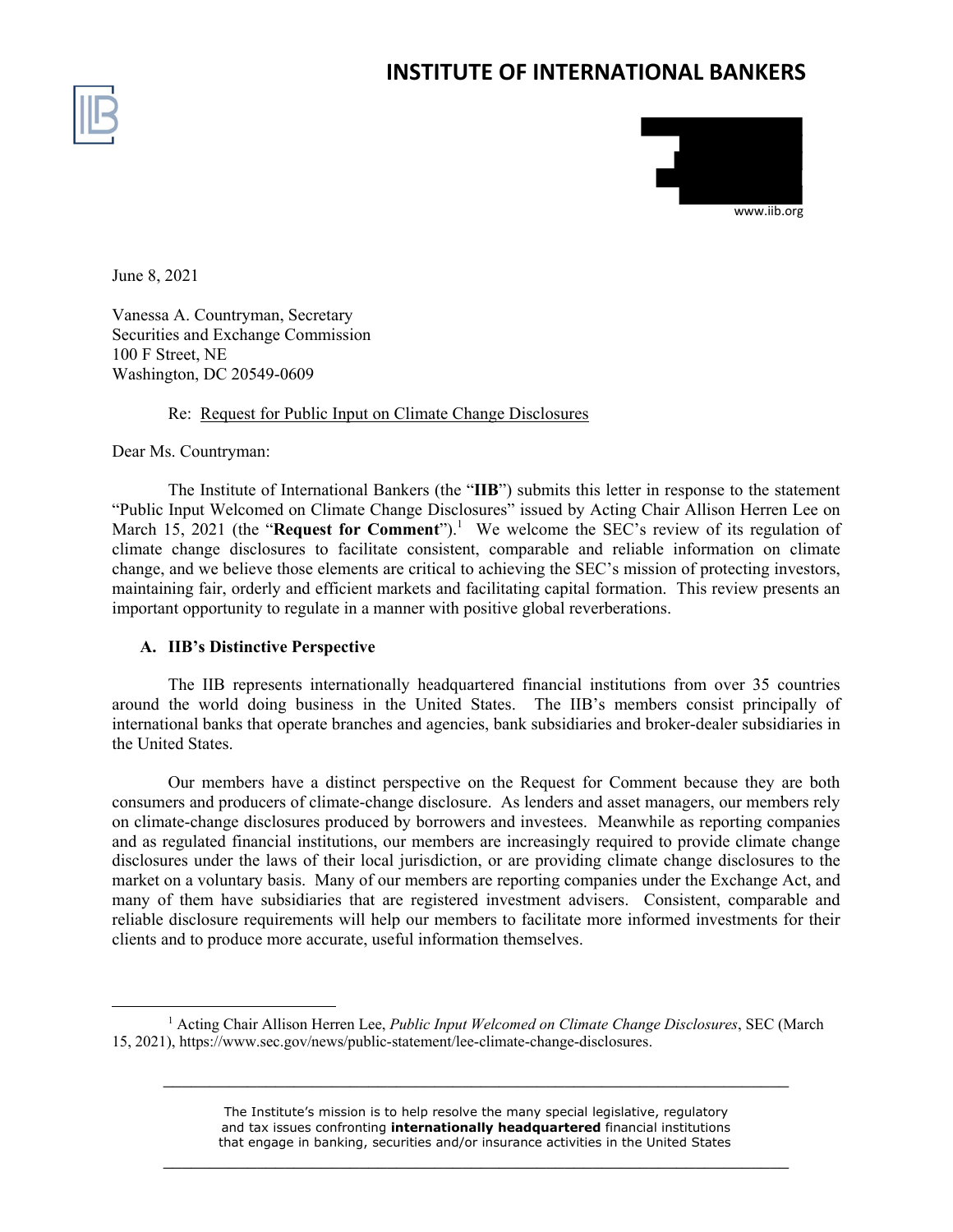The IIB's members operate in various jurisdictions outside the United States in which reporting about climate change topics is already required or is under consideration. In particular, many of them are subject to the supplemental climate change disclosure requirements applicable to large European financial institutions, or to additional requirements imposed at the national level by countries such as Canada. Many of our members also already provide extensive climate change disclosures under voluntary climaterelated disclosure frameworks. Any change to the SEC disclosure regime should recognize the work that has already been done in the climate disclosure space and the efforts that are already being made by reporting companies.

# **B. The SEC Should Adopt Rules Requiring Climate Change Disclosures**

The IIB supports the SEC adopting new rules requiring reporting companies to provide climate change disclosures, subject to the following principles, which are discussed in more detail in parts C through G of this letter.

- The SEC should focus their initial efforts on eliciting climate-related disclosures that are material to investors.
- New SEC rules should leverage the high-quality disclosure frameworks and standards that have been developed by various initiatives of non-regulatory actors ("**Disclosure Frameworks**"), as addressed in section D below.
- The SEC should seek to coordinate (as to both requirements and timing) its disclosure rulemaking with the measures being undertaken in other significant jurisdictions around the world.
- SEC rules should protect reporting companies from opportunistic claims by private litigants in proceedings based on information contained in climate-change disclosures.
- The SEC should consider a substituted compliance option for reporting companies that are subject to disclosure requirements in other jurisdictions.

The IIB supports the SEC adopting new, mandatory rules on climate change for reporting companies because they would help foster consistency among reporting parties. Mandatory disclosure rules are preferable to merely adopting updated guidance or waiting while issuers and stakeholders develop new disclosure practices.

Consistent disclosure is critical for investors, for market efficiency, and for U.S. and international regulators. Consistency among reporting companies enables investors to make more accurately informed decisions, while consistency from a given company over time allows investors to assess its performance and provide tailored feedback to company management. For the reporting company itself, consistent reporting affords an ability to concentrate reporting resources on creating a cohesive disclosure product and on building expertise. Together, these benefits serve the SEC's mission of protecting investors, maintaining fair, orderly and efficient markets and facilitating capital formation.

Investors, including our members, already rely on the climate-related disclosures made by public companies for investment decisions. One shortcoming of the current voluntary climate reporting system, however, is that companies can disclose in whatever format they develop, in a manner containing whatever information they select, or simply not disclose climate-related information at all. Inconsistencies in current reporting make it difficult for asset managers to make informed decisions for their clients, and increase the analytical burden of comparing one company to another based on climate impact. Consistency and comparability in climate disclosures are highly desirable, and reporting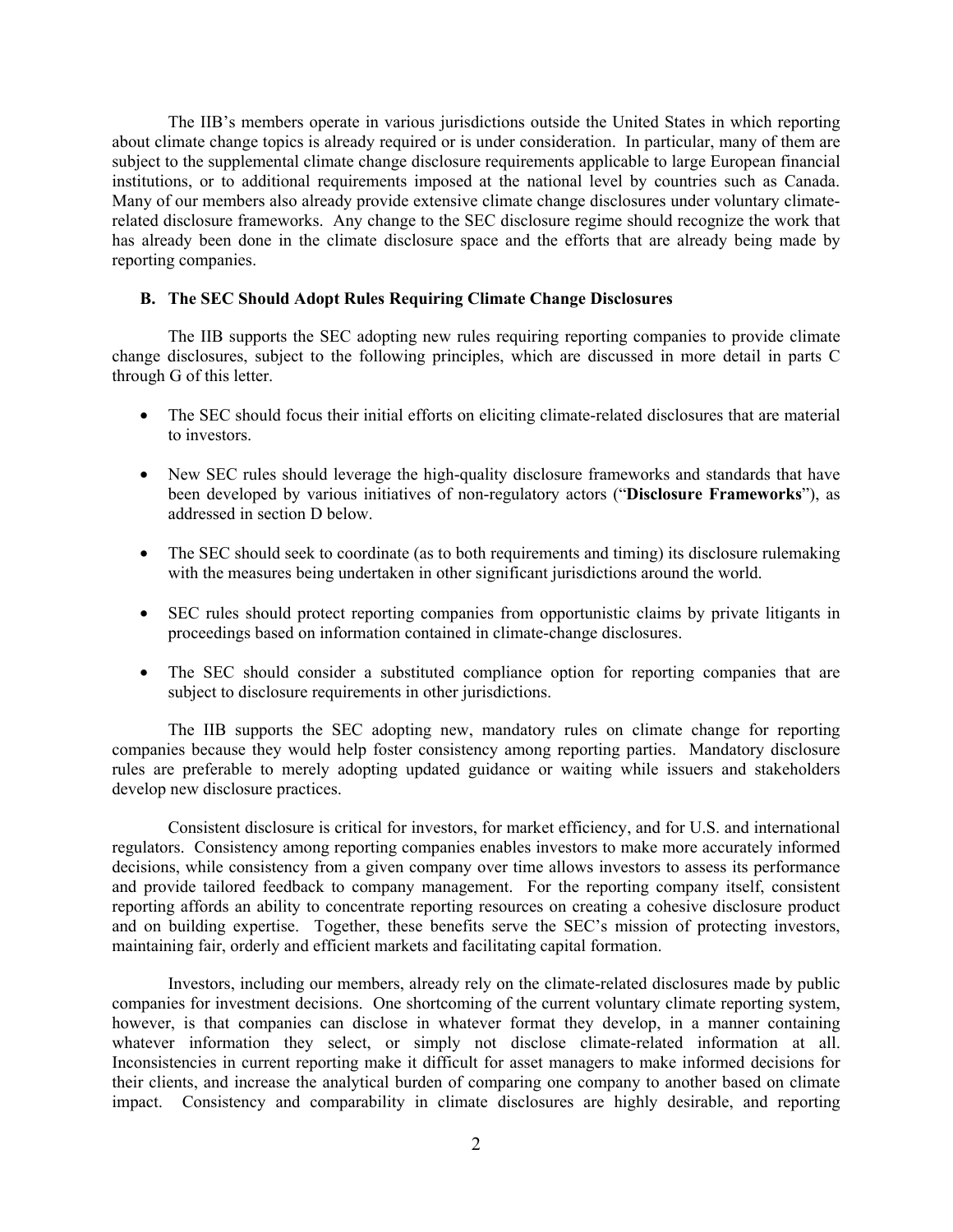companies should not be able to opt out of producing material, comparable information. Mandatory and consistent issuer disclosures will address investor needs and reduce over-reliance on the multiple scoring and indexing services currently in the market.

Notice-and-comment rulemaking is important for the development of a workable and enduring regulatory approach. Careful, thorough rulemaking would reinforce the leadership role of the SEC in shaping climate-related disclosure. And to facilitate consistent, comparable, reliable information, mandatory disclosure is preferable to private ordering, published interpretations of existing rules, or caseby-case enforcement action. New mandatory rules best achieve the goal of a coherent climate disclosure regime.

#### **C. The SEC Should Initially Limit the Scope of Mandatory Disclosure Requirements**

The SEC should initially focus its rulemaking attention on climate change topics and not on broader ESG topics. This is not to say that other ESG issues are secondary in importance – rather, the SEC's initial regulatory framework for climate change should, if possible, be designed in a manner that would allow it to be either broadened in scope or duplicated for other ESG disclosure categories in the future, as appropriate.

Our members have a current need for comparable and reliable information on the physical and transition climate risks and opportunities faced by public companies. These risks and opportunities relate to the potential impact of climate change on the enterprise, but they also relate to how the impact of the enterprise on climate affects its competitiveness, its costs of capital, and its ability to attract and retain talent. Information of this kind is material to our members in their capacity as asset managers.

The SEC should focus first on disclosure of decision-useful information. As consumers of climate disclosure information, our members need to be able to efficiently analyze data when making investment-related decisions. As producers of climate disclosure information, the ability to focus on producing useful information saves time and resources, and hones in on information that may be largely comparable.

The SEC should also require publication of certain metrics, once they can be produced accurately, verifiably and comparably over time and across multiple reporting companies. We support required disclosure metrics if these criteria are respected, including the disclosure of all three scopes of carbon emissions, which are essential to give investors the full picture of a company's profile. However, the SEC might reasonably determine that disclosure of Scope 1 and Scope 2 emissions should be required initially, because they can be presented accurately, verifiably and comparably, while the disclosure of Scope 3 emissions should be deferred until such time as the challenges in eliciting comparable data and methodology for Scope 3 can be surmounted.

For all these reasons, the SEC should adopt an approach that combines principles-based climate disclosure requirements with discrete mandatory requirements that elicit more specific disclosures on topics that are common to all issuers or within specified sectors. The rules could mandate specific metrics over a narrow range for which comparable quantitative information can be reliably produced. For a broader range of quantitative information, reporting companies could have more discretion to present information they consider material and reliable. And for other topics, the rules could set forth principles governing the required disclosures and permit reporting companies to provide qualitative or narrative information supplemented by any quantitative information they consider useful. This approach would further the SEC's core mission of investor protection, capital markets integrity, and capital formation facilitation. It would also give disclosing companies the space to disclose tailored information that is useful to investors while promoting consistency where it is most important.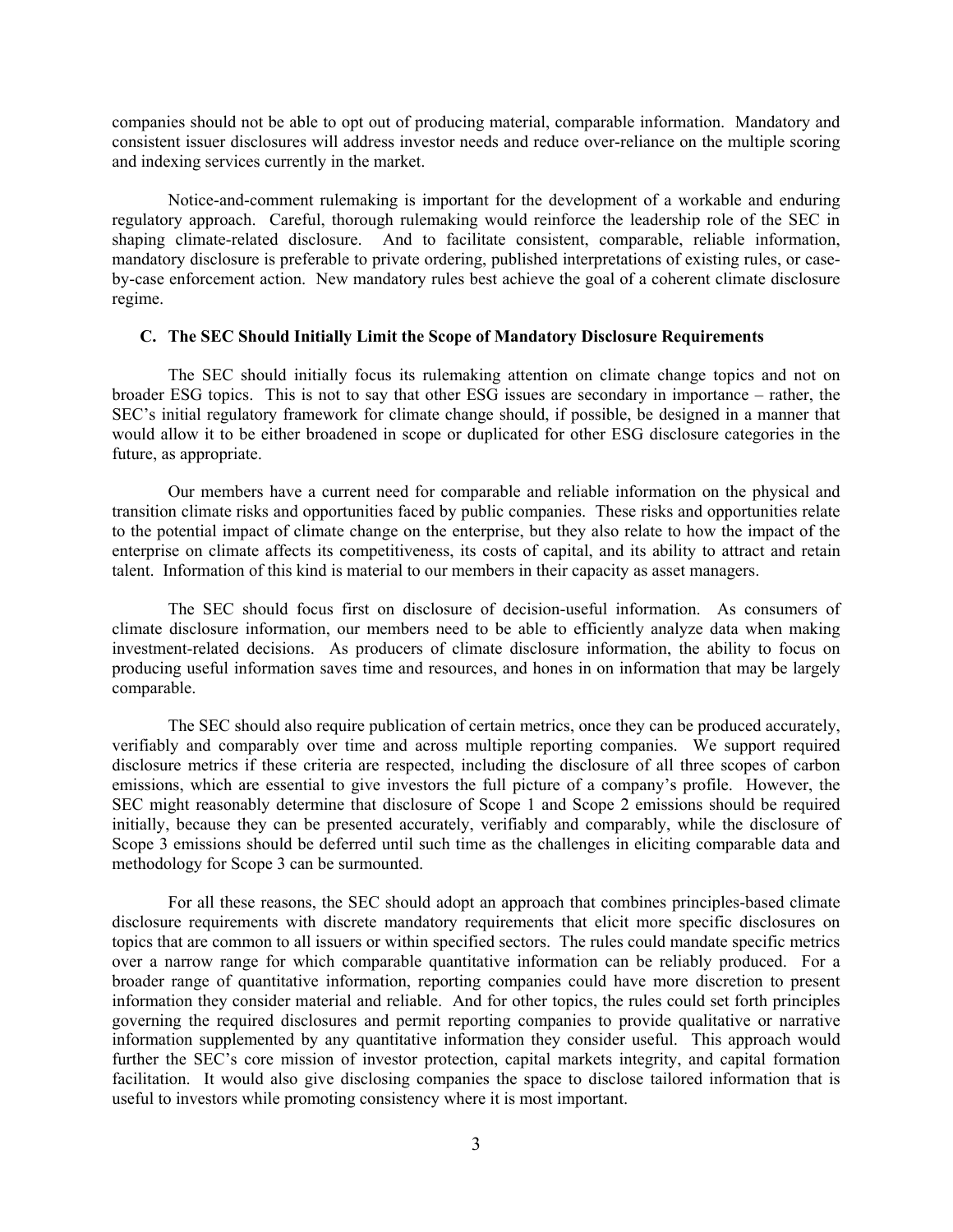#### **D. The SEC Should Build on and Leverage Established Disclosure Frameworks**

The SEC climate disclosure rules should permit a reporting company to rely on a Disclosure Framework. Disclosure Frameworks include the framework of the Task Force on Climate-Related Financial Disclosures ("**TCFD**") and the standards published by the Sustainability Accounting Standards Board ("**SASB**"), as well as those that may be developed in the future by organizations such as the Value Reporting Foundation and the IFRS Foundation. SASB has been promoting for a decade standards upon which many companies rely. With time and experience, they have obtained a level of knowledge that cannot be surpassed in the course of a single rulemaking. TCFD has a similar depth of experience, and the backing of more than 500 corporations and financial institutions, including many of the IIB's members. Disclosure Frameworks themselves, and the disclosures that have developed in reliance on them, reflect an intensive effort among many stakeholders to establish expectations and practices.

Reliance on Disclosure Frameworks would also provide a way for practices and expectations to evolve flexibly in the future, which will be difficult to achieve with detailed disclosures that are adopted by SEC rulemaking.

The SEC could use its resources more efficiently by focusing on determining the characteristics of acceptable Disclosure Frameworks, rather than developing a competing framework. Given the work that has been done already by standard-setters like SASB and the TCFD, the SEC should not devise its own detailed framework. Even if it does so in part, the SEC should also permit reliance on a Disclosure Framework that meets criteria established under SEC rules.

#### **E. The SEC Should Pursue International Regulatory Coordination**

The SEC can play an important role in shaping climate-related global disclosure standards and in influencing the requirements that are adopted in other jurisdictions. Given the importance of comparability and consistency in climate disclosure regimes, to both registrants and users of those disclosures, coordination with other regulators and developers of international standards is essential. To this end, the SEC should continue and intensify its coordination with IOSCO, with the European Union ("**EU**"), with national regulators and with the sponsors of Disclosure Frameworks. The SEC should also engage with the IFRS Foundation with a view to producing a robust, durable and consistent international framework. Promoting consistency of metrics across different standard setters, and building on the work that has been done in other jurisdictions in a way that is interoperable, are critical to achieving the SEC's mission.

Our members have a particularly strong interest in this kind of inter-jurisdictional consistency because they depend on climate-related information produced by customers and investees around the world, and by non-reporting entities as well as by reporting companies. They also benefit from this kind of consistency as producers because it mitigates redundancy and duplicative reporting in the various jurisdictions in which they report.

# **F. The SEC Should Seek to Mitigate Related Liability Risks For Reporting Companies**

Our members seek to provide and to obtain information that is useful to investors and the capital markets. Producers of information should be motivated to produce accurate, meaningful information, and to do so in innovative ways against a background of fast-evolving expectations and methodologies. Both the risk of private litigation and the risk of government enforcement should be tempered so they do not deter reporting companies from doing so or make it unnecessarily burdensome to do so.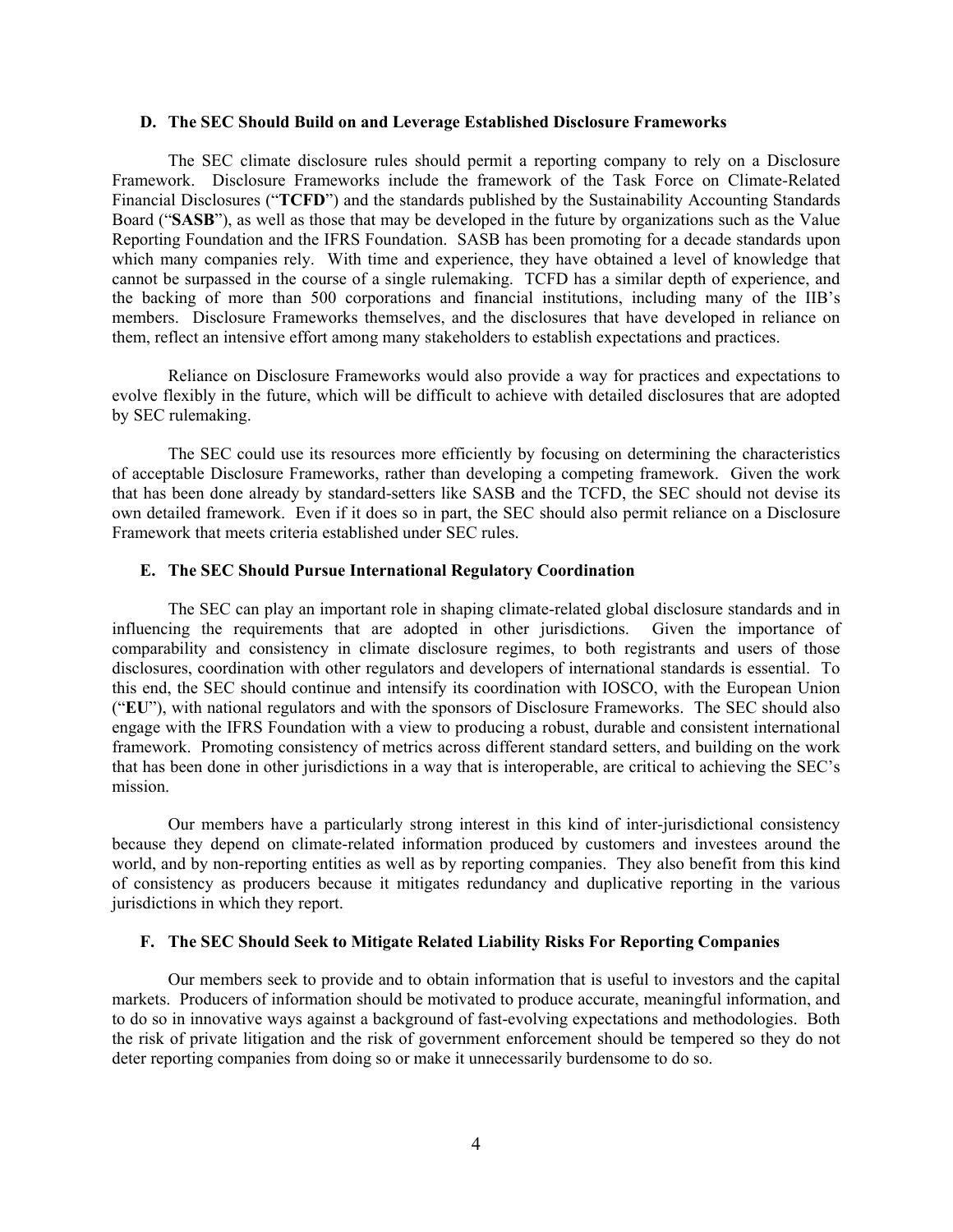So, while the risk of enforcement and civil litigation are important elements in ensuring useful disclosures, they can also limit the effectiveness of disclosures by discouraging adaptation and by eliciting the over-long, defensive and conformist approaches often referred to as "boilerplate." The adoption of new rules should not become a business opportunity for plaintiffs and law firms who would take advantage of rules that are intended to facilitate meaningful information. We note six possible approaches the SEC should consider to mitigate this danger.

- Develop a pilot program prior to full adoption of the new disclosure regime. Such a program could focus on a specific sector, or seek disclosure on a single climatic sub-topic from a broader range of reporters.
- Implement phased-in disclosure rules, applicable first to sectors where climate-related disclosures are especially pertinent and feasible.
- Implement disclosure requirements that become applicable in stages, starting with a narrower set of topics and expanding to their full scope over several years. Starting with a narrow scope of requirements would provide the SEC with implementation experience to inform additional requirements and make its review of initial compliance less burdensome. It would also enable reporting companies to focus on producing quality information of limited scope.
- Design the location of new disclosures with a view to liability risks. For example, disclosures in an annual report on Form 10-K or Form 20-F would ordinarily be subject to incorporation by reference in Securities Act registration statements, and to the officer certification regime under Sections 302 and 906 of the Sarbanes-Oxley Act of 2002. Climate-related disclosure under the new requirements could be located outside the annual report and the proxy statement, so these specific elements of risk would not apply, and for purposes of liability and incorporation by reference they could be furnished rather than filed.
- Encourage effective compliance and disclosure quality broadly. When the new rules take effect, the Division of Corporation Finance should review reporting company practices and publish broadly applicable guidance where possible. This would be a more effective way to encourage quality disclosure than comment letters addressed to particular issuers. At least for an initial period, the SEC should not emphasize enforcement against particular issuers as a means to monitor and encourage quality disclosures under the new rules.
- Develop safe harbors against civil litigation arising from climate-related disclosure under new SEC rules. This would help to ensure that reporting companies provide useful information without risking unproductive proceedings, especially while methodologies continue to evolve.

### **G. The SEC Should Consider a Substituted Compliance Option**

Many of our members, and many of the entities that produce disclosures on which our members rely, have reporting obligations in multiple jurisdictions. We would strongly encourage the development of rules that are consistent across jurisdictions, so these entities can produce a single set of information to meet requirements in each jurisdiction. If SEC rules impose different requirements, we would urge that the SEC consider a substituted compliance approach, under which disclosure that substantially meets the requirements of another jurisdiction would be acceptable under SEC rules if that other jurisdiction has been specified by the SEC as equivalent.